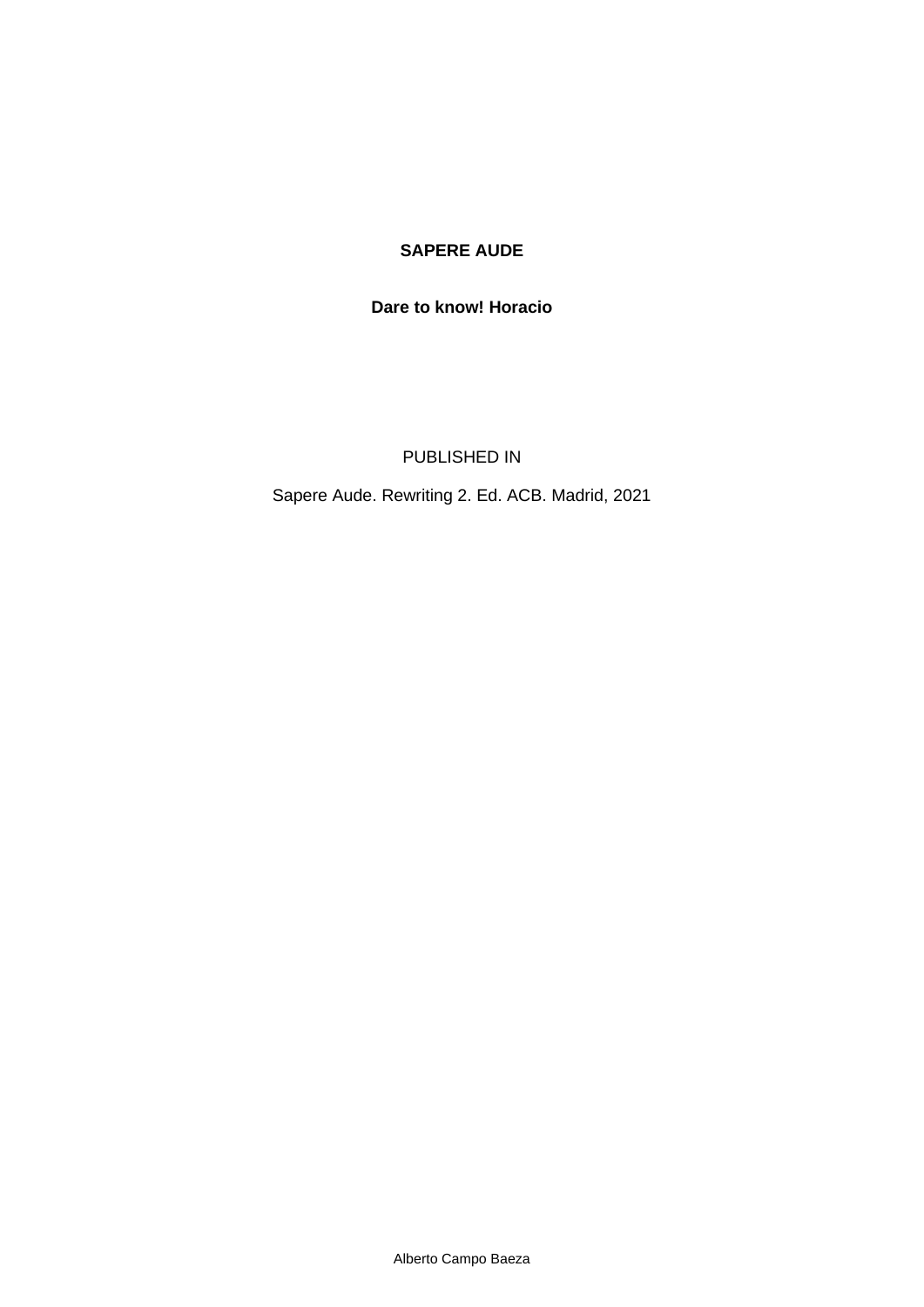Dare to know! Horacio

A marvel at your fingertips.

If writing is sometimes like starting over, rewriting is always like starting over again.

Not long ago *Rewriting about Architecture*, was published first in English and then in Spanish. I chose seven, quite a comprehensive number, out of the countless texts I have written over the course of my long life. They are the ones I consider to be fundamental. And now they are begging me to write, to rewrite, more texts along the same lines. This would be a selection of already published texts deserving of revision and amendment – once again! – with that marvelous tool which is the computer.

I have written many times about rereading and remembering: how rereading leads to much greater enjoyment, like squeezing a lemon to the core, and how remembering is like putting one's heart once again into what is being recalled.

In the past, it wasn't that easy to muster up the courage to rewrite anything. Mostly, it seemed like too much hard work to have to pick up your pen once again and, faced with the original script, to dare to make changes to it, removing or adding something to what you had already written. Now, however, all that is a thing of the past and with the computer at our fingertips we feel encouraged to embark on the adventure of rewriting.

It is said that Aristotle never managed to finalize the text of his marvelous *Protrepticus*. Can you imagine if Aristotle had had a computer at his disposal? Although now, thanks to Ingemar Düring and Carlos Megino, we are lucky enough to have Aristotle's text to hand. As Cicero had it in his day to write his *Hortensius*, and later St. Augustine too. A real gift.

*Sapere aude!* Horace, Epistola II, *Epistolarium liber primus*.

Immanuel Kant, *Was ist Aufklärung?*

Although Horace's dictum "Dimidium facti, qui coepit, habet: sapere aude, incipe" (He who has begun is half done; dare to know; begin!), which Immanuel Kant used in his essay, is very beautiful, it would be presumptuous of me to say that it is easy to put it into practice, even if I have been trying to do so for many years. We are always beginning to begin, as the poet would say. I always consider myself, even now, at 74, to be just beginning to begin.

Because knowledge, wisdom, is something very serious. The saying that "All I know is that I know nothing" is clearer to me every day. And that's why I keep on studying. And I can assure you that I enjoy studying a lot. Just as I always saw my father do, who at the age of 104 never stopped reading, never stopped studying for a single day. And studying is a gift.